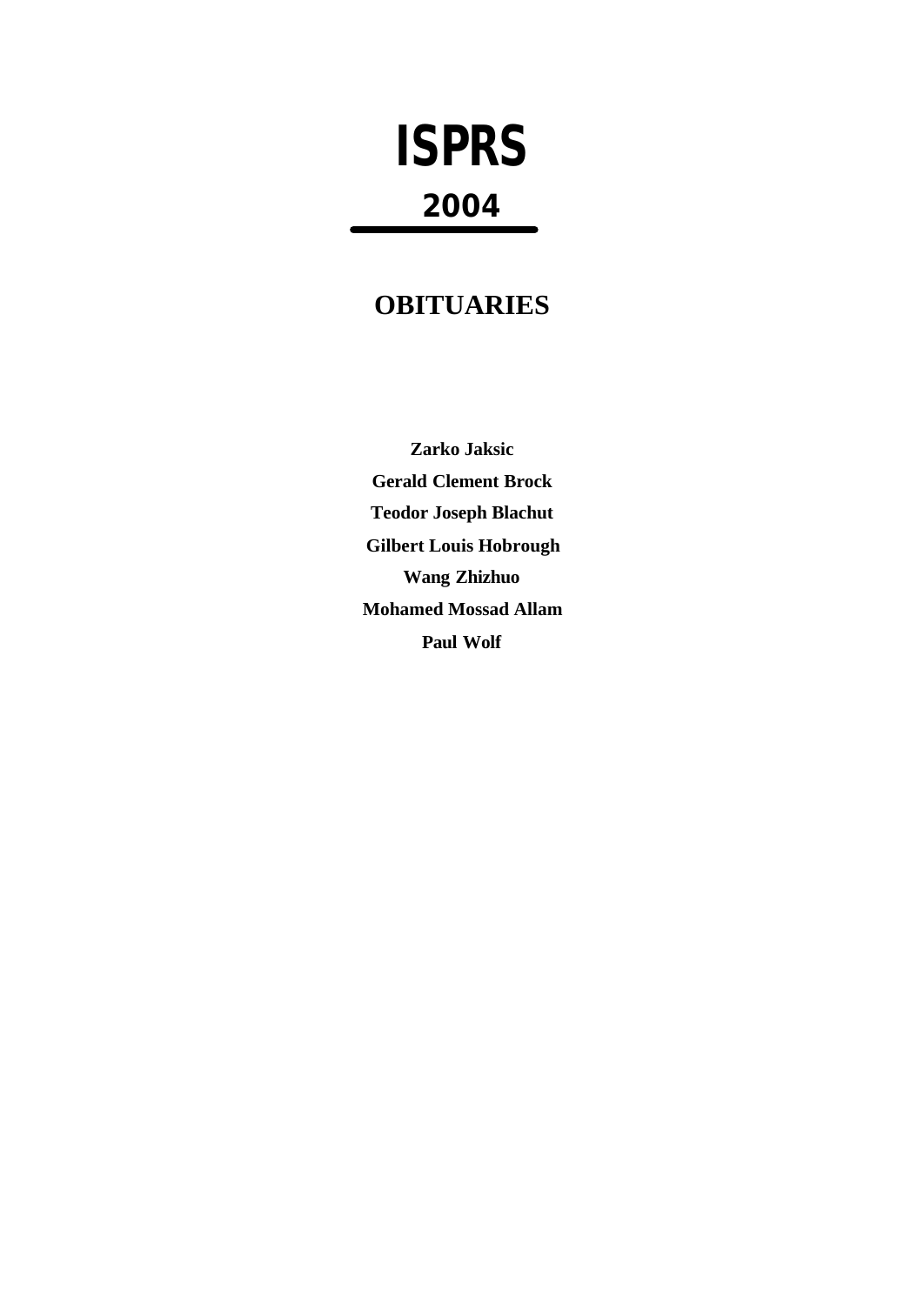#### **OBITUARIES**

#### **ZARKO JAKSIC (1925-2003)**

With the passing of ZARKO JAKSIC on March 20 2003, the international photogrammetric

community lost one of its prominent members and an outstanding scientist. Zarko was born in Cantavir, Serbia in 1925, the only child of Sima and Milica Jaksic. Zarko excelled academically, but



1925-2003

after completing high school he was at loose ends due to the German occupation. He joined the partisans and subsequently the fledging Yugoslav Army.

After World War II, Zarko enrolled in the University of Belgrade, graduating as a Geodetic Engineer. He was a superb student and was groomed to become member of the faculty. He specialized in photogrammetry, gained his master's degree and became an Assistant Professor of photogrammetry at the University under Prof. Drazic. While teaching there, he met and married in 1954 his first wife, Marta Barany.

In 1961 Zarko was awarded a post doctorate fellowship at the National Research Council of Canada in the Photogrammetric Research Section, Division of Applied Physics. Although his original intention was to return to Belgrade after a year, he decided to settle in Canada and brought his wife Marta and his son Tom to

Ottawa. Zarko soon became a prominent member of the Photogrammetric Research Section, under the direction of Ted Blachut and a highly respected scientist, nationally and internationally. He participated in a cadastral pilot project in Columbia using stereoorthophotos. After U. Helava left NRC, Zarko played a key role in the development of the analytical plotter, Anaplot, being responsible for the internal architecture of the system.

From 1980 to 1984 he was President of Commission II of ISPRS. In this role he encouraged young photogrammetrists to become involved in ISPRS and so had significant influence on the way in which ISPRS developed. He authored numerous technical and scientific papers and was active in the Canadian Institute of Geomatics. Upon Ted Blachut's retirement in 1980, Zarko succeeded him as head of the Section. In 1986 the Section was disbanded and Zarko transferred to the Canadian Space Agency where he pursued his scientific work until retirement in 1990.

Marta, his first wife, died in 1995. In 1998 Zarko married Marta Pivonka and moved from Ottawa to Toronto.

Zarko leaves his widow, Marta in Toronto, his son Tom Jaksic, who is an Associate Professor of Surgery at Harvard Medical School and an Attending Surgeon at Children's Hospital, Boston, Tom's wife Loretta and three grandchildren: Alexander (age10), David (age 11) and Kathryn (age 13).

### **GERALD CLEMENT BROCK (1911 - 2002)**

Gerald Brock, who died in Mexico on 30th November, 2002 at the age of 91, was President of Commission I (Photography and Navigation) of the International Society for Photogrammetry from 1960-1964. This was the first time that UK had been responsible for one the ISP Technical Commissions. He was a founding Council member of the Photogrammetric Society in 1952 and, at the time of his death, the only survivor of that first Council.

Brock was awarded the President's Medal of the Photogrammetric Society in 1964 and was made an Honorary Member of the Photogrammetric Society in 1976.

He graduated BSc (Hons.) Chemistry Dublin in 1931 and undertook with a research in organic chemistry; gaining an MSc Dublin in 1933. He joined the Admiralty Chemical Laboratory, Portsmouth in 1934, and then became a research chemist, at Dufay-Chromex in 1935.

He joined the Royal Aircraft Establishment (RAE) in 1939 and became Head of Photographic Research and Development, Ministry of Aircraft Production in 1944 and Head of Air Photographic Division, RAE in 1945.

He was intimate involvement at RAE in research in lighting conditions, film properties, processing machines and a new generation of airborne cameras. Between 1943 and 1947, 113 technical papers and reports were published under Brock's name at RAE.

*Physical Aspects of Air Photography* (Longmans Green) appeared in 1952, and republished in 1967 by Dover as *The Physical Aspects of Air Photography.* 

Brock left RAE to become Manager, Photographic Image Evaluation Department, Optics Division, Itek Corporation 1961-1967. He worked on image quality in high resolution aerial photography, contributing to development of the first American photographic reconnaissance satellite program, code named "Corona".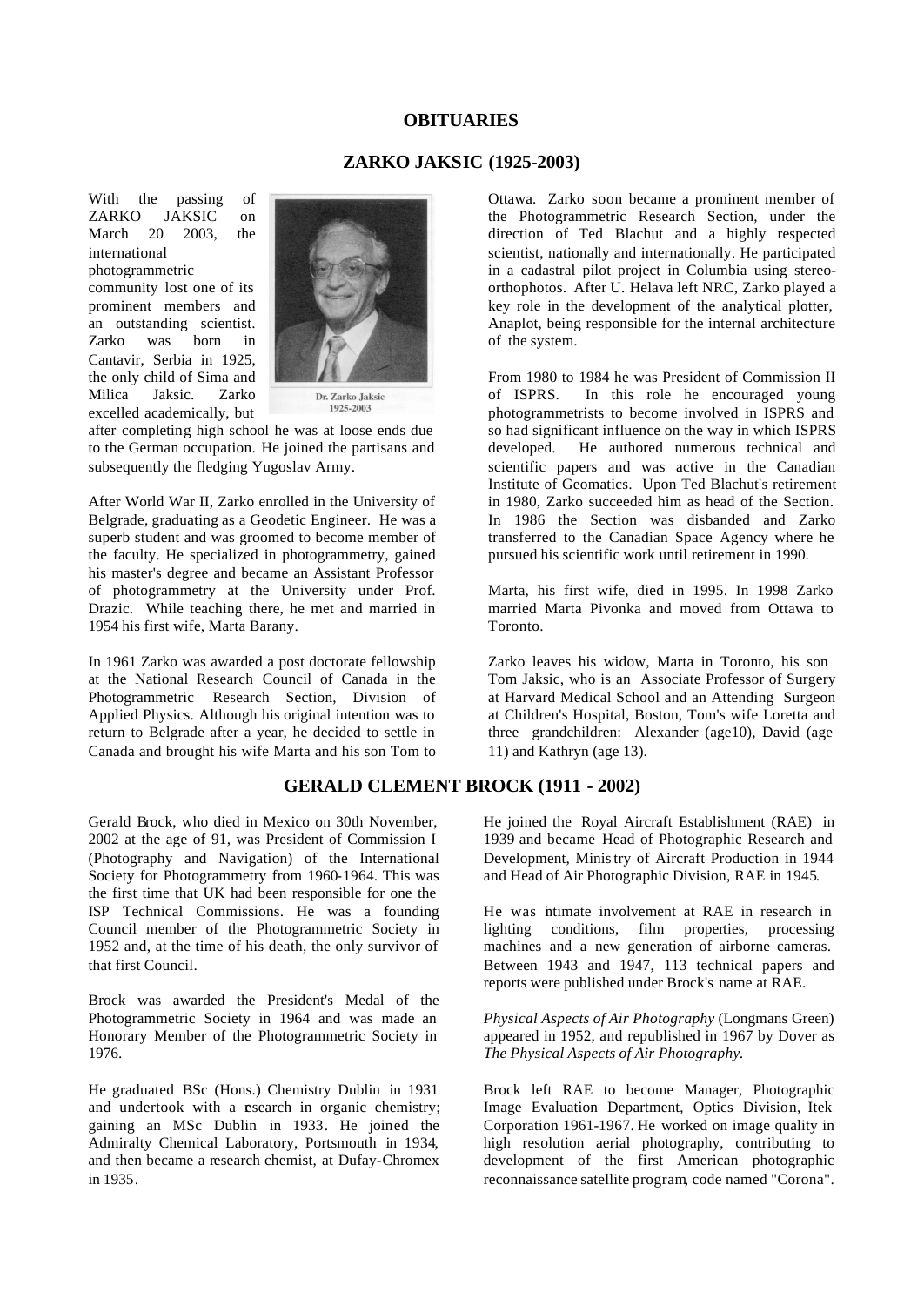He was a contributing author to an Itek publication entitled *Photographic Considerations for Aerospace.* 

From 1967-1976, Brock worked with W. Vinten Ltd. on the measurement of modulation transfer functions of lenses and on the development of a transportable rapid processing machine for aerial film.

#### **TEODOR JOSEPH BLACHUT (1915-2004)**

Dr. Teodor (Ted) Blachut, a leading photogrammetrist of the 20<sup>th</sup> century, passed away in Ottawa, at the age of 89 on June 17 2004.

Ted was born and educated in Poland. He graduated in 1938 from the Technical University in Lwow, Poland in Geodetic Engineering (Dipl.Ing) and received in 1971 the degree of Doctor of Technical Sciences from the Swiss Federal Institute of Technology in Zurich (ETH). His thesis was on the subject of stereo-orthophotos.

During the Second World War, after the fall of Poland, Ted made his way to France where hie joined the  $2<sup>nd</sup>$ Polish division. After the fall of France, the Polish Division crossed to Switzerland and was interned there. During that time Ted met Dr Max Zeller, professor of photogrammertry at the Swiss Federal Institute of Technology (ETH) who happened to be the commanding officer of the interned camp.His love of photogrammetry started at that time. He worked briefly with Prof. Zeller and then joined WILD Heerbrugg where he participated in the development of the famous autograph A7 and traveled widely to install Wild photogrammertic instruments and give instruction and training.

In 1951, Ted with his Swiss wife Fanni immigrated to Canada to organize a Photogrammetric Research Section in the Division of Physics at the National Research Council of Canada in Ottawa. He was able to assemble a group of scientists, who under his direction developed new concepts and photogrammetric *Image Evaluation for Aerial Photography* (Focal Press) was published in 1970.

[These notes have been extracted from an obituary notice which is published in the *Photogrammetric Record* during 2003.]

instrumentation. Schut pioneered analytical aerial triangulation and his method of block adjustment was used all over the world. Helava formulated the concept of analytical plotter and NRC builds the Anaplot which was exhibited at the ISPRS Congress in Helsinki in 1976. The intense preoccupation of the section with analytical methods in aerial triangulation leads to the development of mono comparator which was manufactured by a Canadian company.

The concept of stereo-orthophotos advanced by prof. S.H. Collins was embraced by Ted Blachut and further developed and enhanced by him. Stereo- orthophoto became one of the leading achievements of the last century in the field of photogrammetry.

Ted published some 130 scientific papers. He coauthored with Prof. R.Burkhardt a book entitled Historical Development of Photogrammetric Methods and Instruments, sponsored by ISPRS. He was active in ISPRS and other photogrammetric societies organized many scientific conferences. His scientific work brought him much recognition. He was elected Fellow of the Royal Society of Canada and the Polish Academy of Sciences (PAN) ,and received the honor of Doctor honors causa from the Technical University of Mining and Metallurgy (AGH) in Krakow Poland.

He is survived by his wife of 55 years Fanni, his sons Janek, Daniel and Piotr and his ten grandchildren, all in Canada

### **GILBERT LOUIS HOBROUGH (1918 – 2002)**

THE DEATH occurred on 30th January, 2002 in Vancouver, British Columbia of Gilbert Louis Hobrough, whose remarkable contribution to scientific invention had an impact on photogrammetry which was well ahead of its time. Regarding himself as an engineer who was totally immersed in the physical sciences, he was responsible, singly or jointly, for inventions which resulted in the granting of at least 47 patents in fields as diverse as phonograph turntables and pickups, high fidelity loudspeaker design, radar and barometric altimetry, three dimensional machine vision and laser interferometry.

Hobrough was born in Toronto, Ontario in 1918. His formal education was completed by evening classes after he dropped out of daytime high school. He tended to study what interested him and did so by correspondence with the University of London external department. Half a century later, he did admit that he should have pursued studies for a conventional university degree. One childhood hobby involved radio, an interest which he maintained throughout life. During the Second World War, he worked for Rogers Radio Tubes, first making and then developing radar tubes. Towards the end of the war, he moved to the village of Lucknow, north-west of Toronto, to work for an aircraft parts company which was in the process of converting to civilian production. Here, he developed a phonograph turntable drive which led to his first patent. Then, in an old mill, he opened his own first business, a small foundry and machine shop. He became the village's studio photographer and also made the printing plates for pictures in the local newspaper.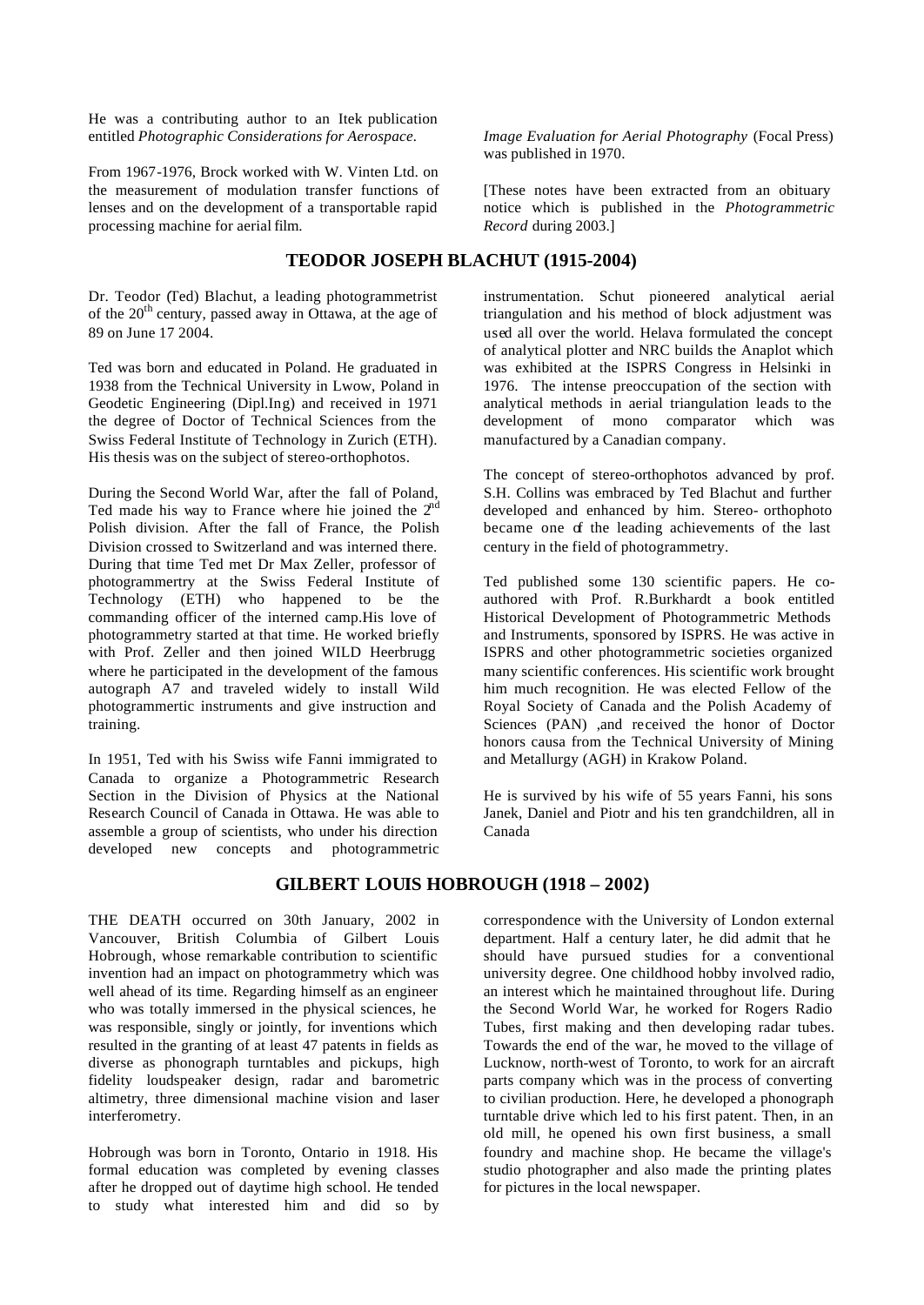After spending a couple of years working on industrial process controls for uranium production for Eldorado Mining in Port Hope on Lake Ontario, he returned to Toronto. There, in 1951, Hobrough began work for the Photographic Survey Corporation Ltd., a Canadian member of the Hunting Group of companies of England. He developed an electronic dodging printer for air survey photography but, as the result of an oversight, the company let slip the patent rights. He also developed an airborne profile recorder which required a radar system to measure the distance from aircraft to ground to an accuracy of about a foot  $(0.3 \text{ m})$ . By measuring the boiling temperature of toluene very accurately, he was able to devise a "hypsometer" of the required accuracy which performed in real time.

Memories may have been embellished with the passage of the years, but reliable sources reported that, on observing a room full of busy photogrammetric plotting instrument operators, Hobrough was heard to mutter: "There has to be a better way!". So began development of the first successful stereo-image correlator for demonstration on a Kelsh Plotter in 1957. The technology was later embodied in production of the Raytheon-Wild B8 Stereomat (Fig. 1). The significance of this stride in photogrammetric technology was recognised by the American Society of Photogrammetry. The Photogrammetric Award of ASP for 1961, given by the Fairchild Camera & Instrument Corporation, went to Hobrough for his "contribution to the development of the automatic stereo-plotting system, known commercially as Stereomat".

History has not regarded Hobrough and the Stereomat too enthusiastically. Many textbooks ignore this pioneer and his work altogether. However, Schenk (1999), in a chapter on image matching fundamentals, stated: "Image matching, or finding conjugate points automatically, has quite a long history. First experiments started in the fifties [1950s], most notably by Hobrough. The solution was analog in nature; correlations which were realized in hardware compared (correlated) the gray levels of two images. Wild Heerbrugg, then the leading manufacturer of photogrammetric equipment, introduced a correlator at the occasion of the 1968 ISP Congress [in Lausanne]. This innovative instrument [Raytheon-Wild A2000] did not enjoy much success, however. For one, the photogrammetric community was rather skeptical [sic] toward this new concept. Furthermore, the instrument was not flexible and reliable enough." Konecny and Lehmann (1984) were content, on page 364, to ascribe credit where it was due. *"Im Jahre 1957 wurde von G. Hobrough in Kanada der erste funktionierende Bildkorrelator zur automatischen Höhenauswertung (der Stereomat) entwikkelt."* [In the year 1957, G. Hobrough developed the first operational image correlator for automatic height measurement (the Stereomat).] Hobrough's own papers (Hobrough, 1959, 1960) were not numerous but are all the more important as a consequence.

In 1961, Hobrough moved to California where he and George Wood developed the concept for the Automatic Registration Electronic Stereoscope (ARES) instrument to correlate high resolution reconnaissance photography with high precision survey photography in order to enable more precise measurement of changeable ground conditions. They sold this project to the Itek Corporation and then joined Itek to develop it, first at Palo Alto, California, and then in Massachusetts (Hobrough, 1965; Hobrough and Wood, 1965). While with Itek, Hobrough also patented a method for controlling the shape of telescope mirrors of large diameter but small thickness. He used a laser interferometer to count interference rings on the mirror and actuators to flex the mirror into the desired shape. Following his period with Itek, Hobrough moved to Vancouver in 1968 to establish Hobrough Ltd. in order to develop an automated orthophotography system which used high speed stereo-image correlation. The resulting Gestalt Photo Mapper (GPM) was a considerable success and confounded long accepted ideas about the uniquely human capability of stereopsis (Hobrough and Hobrough, 1971a and b). Commercialisation of GPM products was carried out by a bureau service which operated in Canada, USA, Japan and the Republic of Ireland. A client could gain access to a highly automated production system without the need for capital investment.

In 1972, Hobrough left the company which bore his name in order to co-found, with Ted, his son, several other companies. For a while, he returned to the development of high quality audio equipment but soon he turned his attention again to image correlation. He spent a year at the University of Hannover, extending this work in a joint venture between Jumetite Laboratories Ltd. of Vancouver, Carl Zeiss and DLR, the German space agency (Hobrough, 1978). He enjoyed his time in Hannover and especially the company of an old friend, Uki Helava, and a new colleague, Gottfried Konecny.

At the XIVth Congress of the International Society for Photogrammetry, held in Hamburg in 1980, Hobrough was presented with the Brock Gold Medal, the Society's most prestigious award. The terms of the award state that it is "presented for an outstanding landmark contribution to the evolution of photogrammetric theory, instrumentation, or practice." The Gestalt Photo Mapper fitted that requirement perfectly.

Until his retirement in 1987, Hobrough continued to work in Vancouver on image correlation for industrial robotics in a field which he had led for 30 years but which was now called machine vision. In retirement, he concerned himself with an examination of variations in the speed of light throughout the universe and the forces which caused such variations.

One of our discipline's more prolific inventors deserves this belated tribute. News of Gilbert Hobrough's death, though published in Canada at the time, regrettably did not reach a wider audience until 18 months later.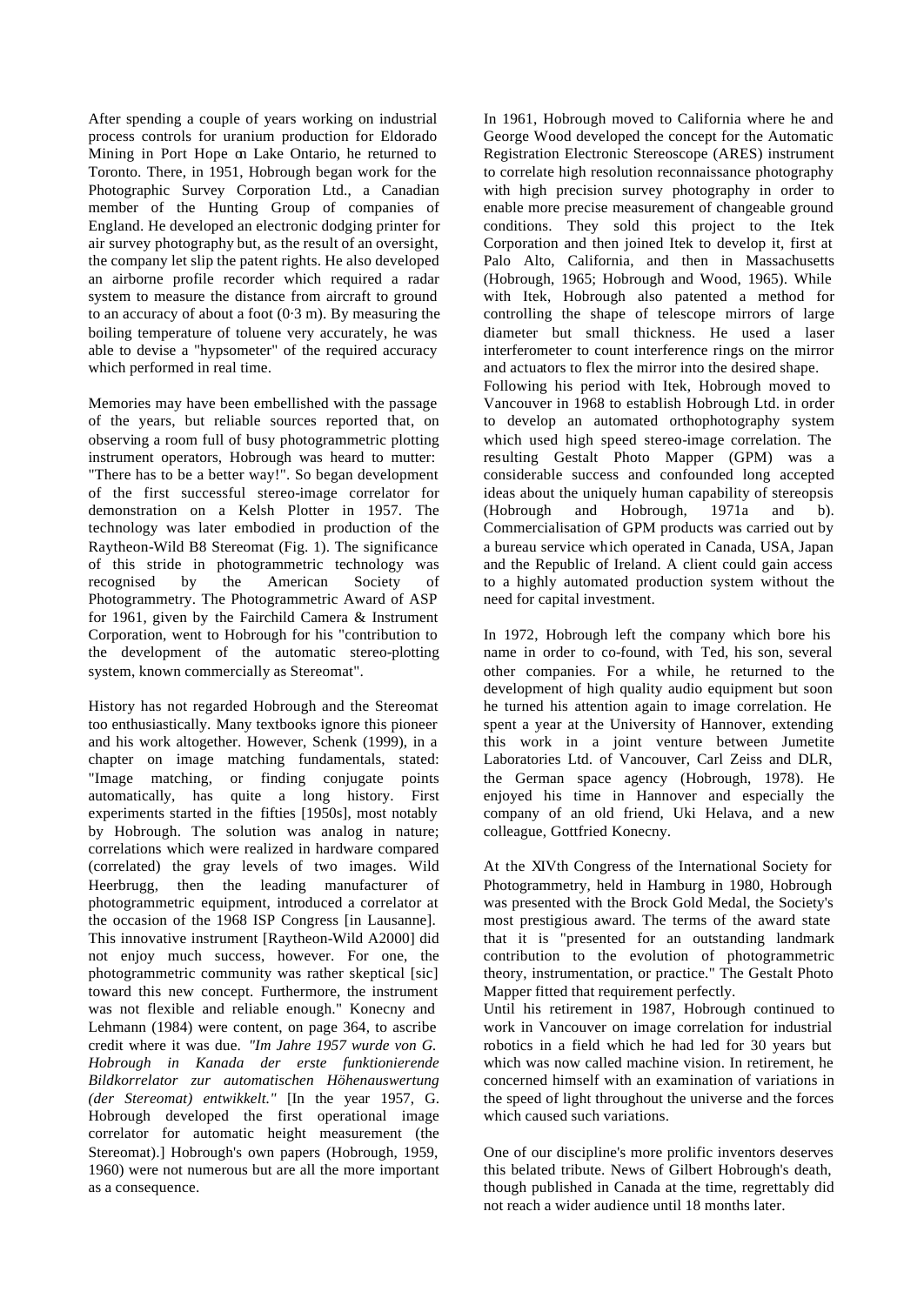#### **WANG ZHIZHUO (1909-2002)**

Prof. Dr.Wang Zhizhuo died on May 18, 2002, at the age of 93. Born on December 16, 1909 and educated in China, Britain and Germany in the 1930s, Wang later became founder of the discipline of photogrammetry and remote sensing and one of the few forerunners of education and research in geomatics in China. Consecutively



holding professorship at several prestigious national universities in China, the honorary presidency of Wuhan Technical University of Surveying and Mapping and senior membership of the Chinese Academy of Sciences, Wang enjoyed high and wide respect in the academic community in China as a true scientist as well as a devoted educator. His international recognition is reflected in his award of the honorary membership of ISPRS in 1988 and the wide use of his masterpiece 'Principle of Photogrammetry with Remote Sensing' as a classical reading for postgraduates in many countries since 1990.

#### **MOHAMED MOSSAD ALLAM (1940-2002)**



A well-known contributor to ISPRS, Dr. Mosaad Allam tragically passed away at the age of 62, as the result of an automobile accident in Riyadh, Saudi Arabia on 21 August 2002. Throughout his long

and prominent career in the surveying and mapping profession, Dr. Allam served on numerous national and international scientific associations and commissions. He was President of ISPRS Commission II from 1992- 1996. Dr Allam also served as Chairman of Commission V-E of the International Federation of Surveyors (FIG); was a member of the US National Committee for the exchange of digital map data and was the Canadian representative on the International Cartographic Association (ICA) for standards. Throughout his distinguished career Mosaad played key roles in the successful creation of many GIS-related programs. These include the creation of the national GIS Technology Centre in the GIS Division/Department of Energy, Mines and Resources (EMR), the creation of the Inter-Agency Committee on Geomatics, the development of the data model for the national topographic database and the Canadian standards for digital data exchange. Born and raised in Tanta, Egypt, Mosaad obtained a Civil Engineering degree from Alexandria University in 1961. Subsequently Mosaad obtained a PhD. in Photogrammetric Engineering from the Geodesy, Aerial Survey and Cartography Institute Moscow, Russia in 1967. After finishing this education, Mosaad began his working career as an Assistant Professor of Photogrammetry at Al-Azhar University in Cairo. In 1970, Mosaad moved to Canada where he

accepted a position as a post doctoral fellow with the National Research Council (NRC). In 1972 he joined the Department of Energy, Mines and Resources (EMR), and later married his wife Amira in 1974. Mosaad moved through various positions in the Research and Development Section and in the Topographic Engineering Section of EMR. Subsequent to several other positions, Mosaad was appointed as Deputy Director and later as Director of the GIS Division within the Surveys, Mapping and Remote Sensing Sector of EMR. Mosaad proudly served the government of Canada for 26 years, and consulted on behalf of many organisations such as the Food and Agriculture Organization (FAO) of the United Nations. In 1997, he implemented and became the Director of the Egyptian Environmental Information Systems (EEIS) project in Cairo, Egypt. In 1999, he retired and returned to Canada with Amira and Omar. During his time as President of ISPRS Commission II, the field of systems for data processing, analysis and representation was changing rapidly and the working groups and subsequent resolutions reflected this change, and set the pattern for the succeeding years. Mosaad's experience in a production organisation gave him the background to lead the commission through these changes and to concentrate on relevant and topical issues. His enthusiastic and good humoured contribution to ISPRS will be remembered. Mosaad was known by all his friends and colleagues as a brilliant, sympathetic humanitarian whose professional contribution to his work brought him to the forefront of his profession. His many years of Government and professional service both in Canada and serving the people in developing nations, and his contribution to ISPRS, is a testament to his dedication and loyalty. Mosaad was laid to rest in Riyadh on 26th August and a memorial service was held in Cairo on 7th September. A memorial service for his friends and colleagues was also held in Ottawa on 19 October 2002. Mosaad is survived by his wife Amira and his two sons Nader and Omar.